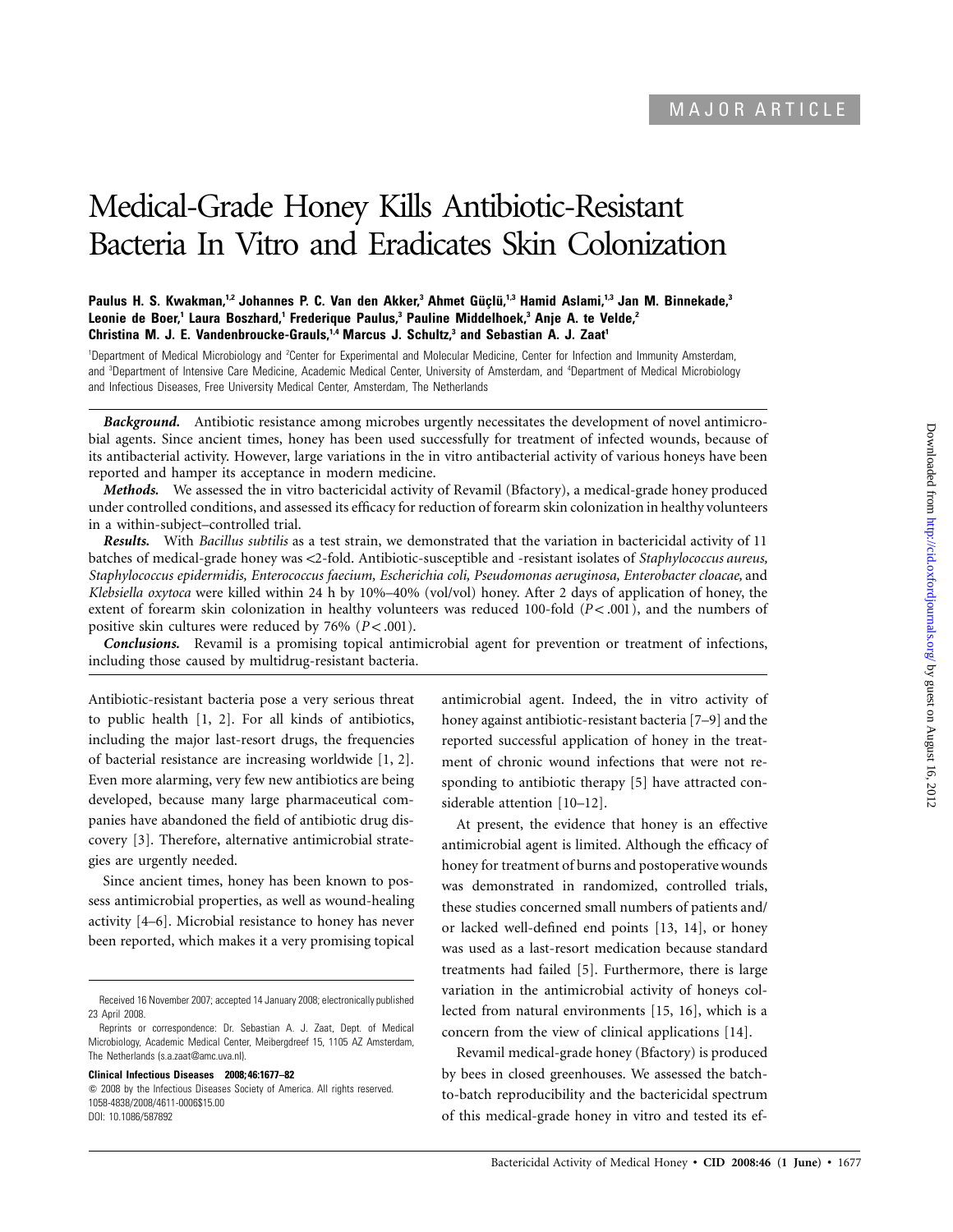ficacy in reducing microbial skin colonization in healthy human volunteers.

# **MATERIALS AND METHODS**

#### **Honey**

Revamil, a CE-marked, standardized, medical-grade honey, was used in all experiments. Concentrations of honey are expressed as the percentage of honey volume per total volume (vol/vol). In the study involving volunteers, graduated  $\gamma$ -sterilized syringes with Revamil honey were used.

## **In Vitro Studies**

*Microorganisms.* Bactericidal activity of medical-grade honey was assessed for the following microorganisms: *Escherichia coli* ML-35 [17], *Pseudomonas aeruginosa* PAO1 (American Type Culture Collection 15692), clinical isolates of *Enterobacter clo*acae and *Klebsiella oxytoca*, extended-spectrum  $\beta$ -lactamase (ESBL)–producing strains of all the species mentioned above, gentamicin-resistant *E. coli,* methicillin-susceptible and -resistant strains of *Staphylococcus epidermidis* and *Staphylococcus aureus,* and vancomycin-susceptible and -resistant strains of *Enterococcus faecium.*

Oxacillin susceptibility of *S. aureus* and *S. epidermidis* strains and vancomycin susceptibility of *E. faecium* strains were determined by Etest (AB Biodisk; Solna) in accordance with the manufacturer's instructions. ESBLs were identified as described elsewhere [18].

*Microbroth dilution assay.* Bactericidal activity of honey was quantified with a microbroth dilution assay. Bacteria from logarithmic-phase cultures in trypticase soy broth (Difco) were washed twice with incubation buffer (10 mmol/L phosphate buffer [pH 7.0] and 0.03% wt/vol trypticase soy broth) and were diluted to  $5 \times 10^6$  cfu/mL in this buffer on the basis of optical density. Before each experiment, a 50% vol/vol solution of honey (density, 1.4 g/mL) in incubation buffer was freshly prepared. Twenty-microliter aliquots of bacterial suspensions were mixed with  $80-\mu L$  aliquots of various concentrations of honey and were incubated on a rotary shaker at 150 rpm at 37°C. At indicated time points, duplicate  $10-\mu$ L aliquots of undiluted and 10-fold serially diluted incubation mixtures were spotted on blood agar. The plates were incubated at 37°C and were inspected for growth after 24 h.

# **Study of Honey for Treatment of Skin Colonization in Healthy Volunteers**

*Study design.* We investigated the potential of medical-grade honey to decrease microbial skin colonization on the forearms of healthy volunteers. The study protocol was approved by the Academic Medical Center Amsterdam Research Ethics Committee. Forty-two healthy adult volunteers were recruited for

the study in September and October 2006. Written informed consent was obtained from all volunteers before inclusion. Exclusion criteria were infectious skin diseases or other skin diseases that can be considered to influence colonization.

Two patches of skin (diameter, 2 cm) on the left forearm were sampled with cotton swabs moistened with 0.9% NaCl (saline). A volume of 0.5 mL of honey was applied to 1 of these patches, covering an area of ∼2 cm in diameter. Transparent polyurethane dressing (Tegaderm; 3M Health Care) was applied to the honey-covered and control skin patches. After 2 days, the honey was collected using dry cotton swabs, and the skin patches were sampled using moistened cotton swabs. Skin colonization was defined as the presence of a total of  $>5$  cfu in the collected honey and skin swab.

*Identification of bacterial skin microflora.* Identification of bacterial isolates from honey-treated skin patches was performed using 16S rRNA gene sequencing. Single colonies were suspended in 100  $\mu$ L of demineralized water, and the suspension was boiled for 10 min and was centrifuged at 20,000 *g* for 3 min. Five microliters of the supernatant served as the template for PCR amplification of ∼900 bp of the rRNA gene by use of primers P515F and P13B [19], for 25 cycles at 95°C for 1 min,  $62^{\circ}$ C for 1 min, and 72 $^{\circ}$ C for 2 min, with a final extension for 10 min at 72°C. The PCR products were sequenced with primers P515F and P13B by use of the ABI Prism Big Dye Terminator cycle-sequencing kit, version 2.0 (Applied Biosystems), and overlapping sequences from both strands were aligned and inspected using the software package CodonCode 1.5.2 (CodonCode Corporation). The Ribosomal Database Project II from the Center of Microbial Ecology [20] was used for identification of the bacteria at the genus level. The coagulase tube test was used to discriminate between *S. aureus* and coagulase-negative staphylococci.

*Statistics.* The percentages of culture-positive skin swabs of honey-treated and control skin patches in the volunteer study

**Figure 1.** Bactericidal activity of 11 batches of Revamil medical-grade honey against *Bacillus subtilis. B. subtilis* was incubated for 2 h in 0%– 40% vol/vol honey with 5% incremental steps. The highest dilutions of honey causing a 1000-fold reduction in the number of cfu are indicated as mean values for independent triplicate incubations. Error bars represent SEMs.



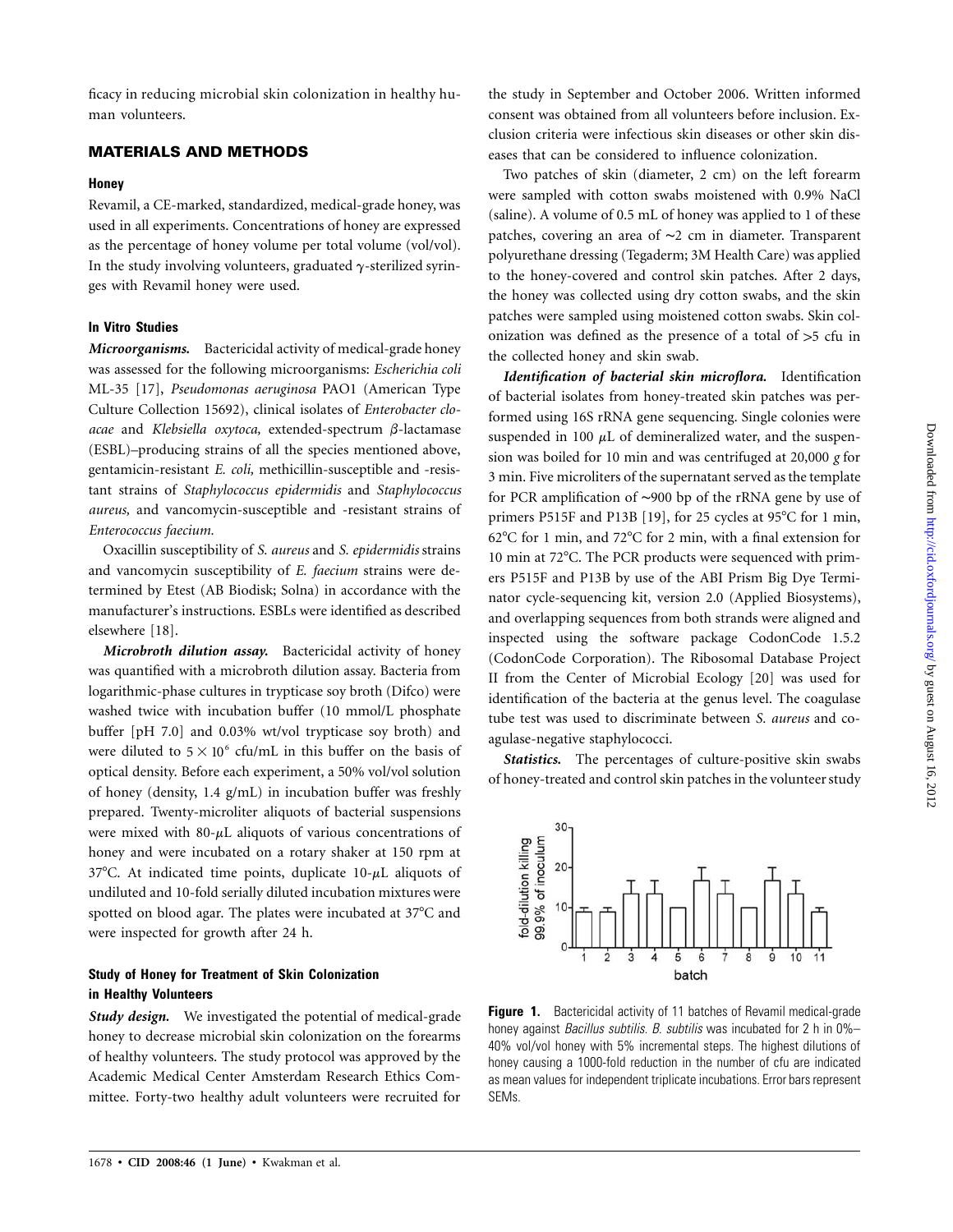

**Figure 2.** Susceptibility of gram-positive bacteria to honey. Methicillinsusceptible *Staphylococcus aureus* (MSSA), methicillin-resistant *S. aureus* (MRSA), methicillin-susceptible *Staphylococcus epidermidis* (MSSE), methicillin-resistant *S. epidermidis* (MRSE), vancomycin-susceptible *Enterococcus faecium* (VSEF), and vancomycin-resistant *E. faecium* (VREF) isolates were exposed to the indicated concentrations of honey for 24 h, after which survival was determined quantitatively as cfu/mL.

were analyzed with McNemar's test for matched case-control studies. Univariate analyses by paired Wilcoxon rank-sum test were performed to investigate the significance of differences in numbers of cfu (GraphPad Prism, version 4.03) [21].

## **RESULTS**

*Batch-to-batch reproducibility of bactericidal activity of honey.* We compared the activity of 11 batches of Revamil medical-grade honey in a microdilution assay with *Bacillus subtilis* as the target microorganism. Bactericidal activity varied !2-fold between all batches (figure 1).

*Activity of honey against gram-positive bacteria.* Antibiotic-susceptible and -resistant strains of *S. aureus, S. epidermidis,* and *E. faecium* were exposed to dilutions of honey (figure 2). Methicillin-susceptible and -resistant *S. aureus* isolates were equally susceptible to honey (figure 2). At 40% vol/ vol, honey completely killed the inocula of all isolates tested, and 20% vol/vol honey had potent bactericidal activity against all methicillin-resistant *S. aureus* isolates and 2 of 3 methicillinsusceptible *S. aureus* isolates (figure 2).

*S. epidermidis* was even more susceptible; all isolates tested

were completely killed by 10% vol/vol honey. As for *S. aureus* isolates, there were no marked differences in susceptibility between methicillin-susceptible and -resistant *S. epidermidis* isolates (figure 2). For *E. faecium,* incubation in 30% vol/vol honey resulted in a marked reduction in the numbers of cfu for all isolates tested, including antibiotic-susceptible isolates and antibiotic-resistant isolates (figure 2).

*Activity of honey against gram-negative bacteria.* Nearly all gram-negative bacteria tested, including the ESBL-producing strains, were killed after 24 h of incubation in 20% vol/vol honey (figure 3). For antibiotic-susceptible *E. cloacae* and antibiotic-resistant *K. oxytoca* (ESBL-producing) isolates only, at least 30% vol/vol honey was required to kill the entire inocula (figure 3).

*Reduction of forearm skin colonization by application of honey.* To determine the potential of honey for topical applications in vivo, we quantitatively determined the capacity of honey to reduce microbial colonization of forearm skin of healthy volunteers. Forty-eight h after application of honey, the median level of skin colonization was reduced 100-fold, compared with control incubations, from 110 cfu/swab in the control group to 1 cfu/swab in the honey-treated group  $(P \leq$ .001) (figure 4*A*). The percentage of positive skin cultures, defined as cultures with  $>5$  cfu, was reduced from 79% in the control group to 19% in the honey-treated group  $(P < .001)$ (figure 4*A*). Within the honey-treated group, median colonization was reduced from 26.5 cfu to 1 cfu  $(P < .001)$  48 h after application, whereas, in the control group, the median had increased from 21.5 cfu to 110 cfu  $(P < .001)$  after a similar incubation period (figure 4*A*). There was a large variation in baseline skin colonization among subjects, ranging from 0 to 11000 cfu/swab, but colonization of control and honey-treated skin patches on the same arm were similar for most of the subjects at the start of the experiment (figure 4*B,* left panel). Forty-eight h after application (figure 4*B,* right panel), 39 of 42 honey-treated patches showed less colonization than did the corresponding untreated control patches on the same arm. After treatment with honey, skin colonization was reduced for 38 of 42 patches, compared with colonization before treatment (figure 4*C,* right panel), whereas, for control skin patches, increased colonization was observed for 30 of 42 patches at 48 h after application of a dressing (figure 4*C,* left panel).

For every subject, all phenotypically distinct bacteria that survived on honey-treated skin patches were isolated and characterized. Of the total 18 isolates, 14 (78%) were identified as coagulase-negative staphylococci, and *Bacillus, Micrococcus, Brevundimonas,* and *Corynebacterium* species were each identified once. In an assessment of their susceptibility to honey in vitro, inocula of all these isolates were killed by  $\leq 30\%$  vol/vol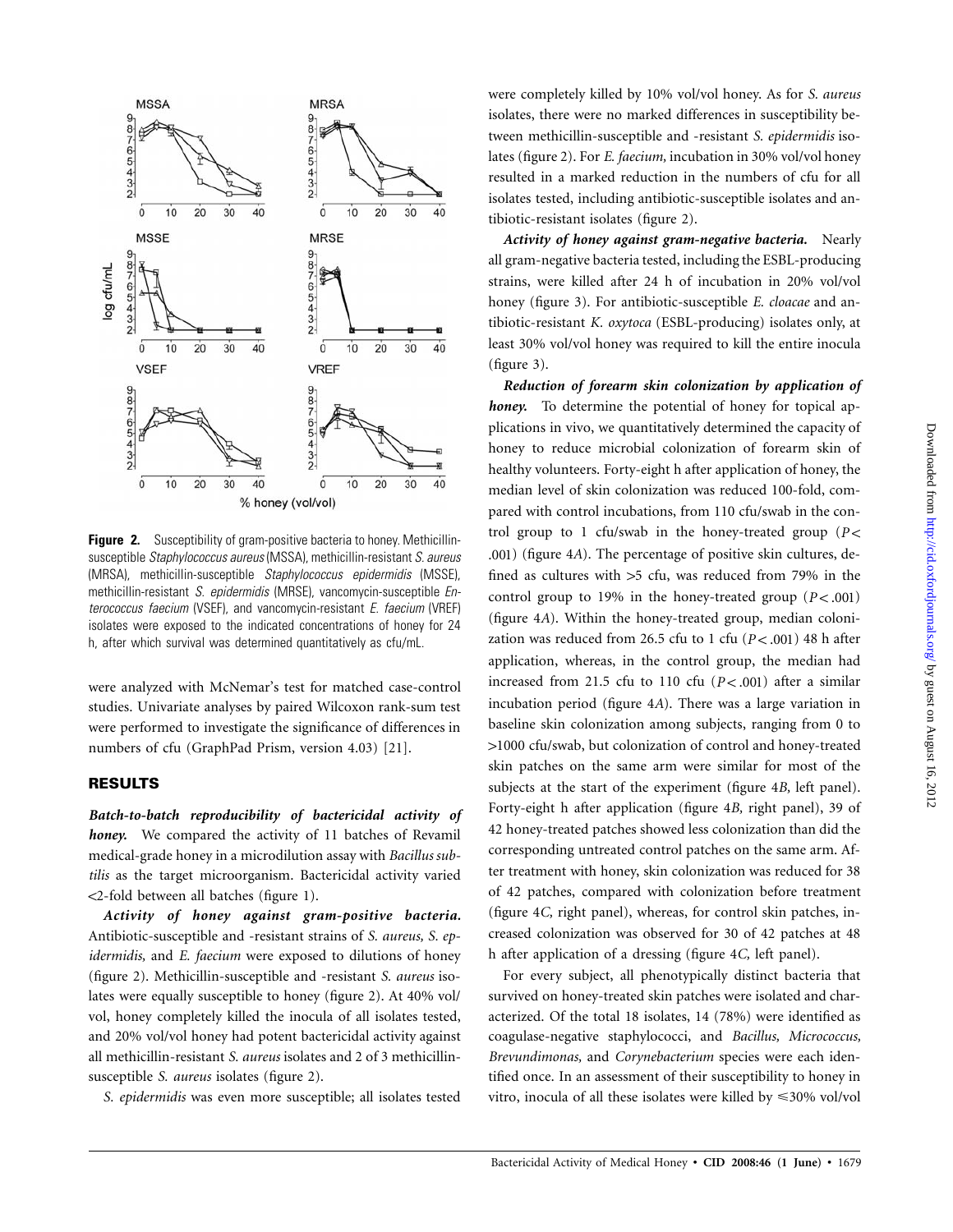

**Figure 3.** Susceptibility of various gram-negative bacteria to honey. Antibiotic-susceptible isolates  $(A)$  and extended-spectrum  $\beta$ -lactamaseproducing isolates *(B)* of *Escherichia coli (squares), Pseudomonas aeruginosa (upward-pointing triangles), Enterobacter cloacae (diamonds), Klebsiella oxytoca (downward-pointing triangles),* and gentamicin-resistant *E. coli (circles)* were exposed to the indicated concentrations of honey for 24 h, after which survival was determined quantitatively as cfu/mL.

honey after 24 h of incubation, which demonstrates that these bacteria were not intrinsically resistant to honey.

## **DISCUSSION**

We demonstrate that Revamil medical-grade honey had reproducible bactericidal activity in vitro and was equally active against antibiotic-resistant and -susceptible isolates for all species tested. Application of Revamil for 2 days on forearm skin of healthy volunteers was highly effective in reducing both the frequency of positive skin cultures and the numbers of cfu cultured (both  $P < .001$ , for comparison with controls).

Honey has several well-known properties responsible for its antimicrobial activity. These include a high osmolarity due to the high concentration of sugars (∼80% wt/vol) [22], a low pH (3.2–4.5 for undiluted honey), and the production of hydrogen peroxide, which, after dilution of honey, is produced by glucose oxidase originating from the bees [6, 23]. In addition, unknown floral or bee components contribute to the activity [24, 25]. Unfortunately, large variation in antimicrobial activity exists among honeys collected from different environments [13, 16], possibly related to spatial and temporal variation in sources of nectar [15]. Even honey collected from a single location can have significant batch-to-batch variation in antibacterial activity [15]. The unpredictable antibacterial activity of such nonstandardized honey preparations hampers its introduction as an antimicrobial agent.

Revamil is produced in greenhouses under standardized conditions. With <2-fold variation in activity for 11 different batches, this honey showed good batch-to-batch reproducibility



**Figure 4.** Efficacy of honey in reducing forearm skin colonization. *A,* Number of culture-positive samples and number of cfu cultured from control and honey-treated skin patches. An aliquot of 0.5 mL of honey was applied on 1 forearm skin patch, and a second patch on the same arm served as a no-treatment control. Both patches were covered with polyurethane dressing. Before and after 2 days of application, the skin patches were sampled to assess quantitatively the level of microbial skin colonization. *B*, Colonization of control and honey-treated skin patches on the same arm of individual subjects at the start of the experiment *(left panel)* and after 48 h *(right panel). C,* Colonization of individual skin patches at the start of the experiment and after 48 h for control patches *(left panel)* and honey-treated patches *(right panel).* The percentages of culture-positive skin swabs of honey-treated and control skin patches were analyzed with McNemar's test for matched case-control studies, and univariate analyses by the paired Wilcoxon rank-sum test were performed to investigate the statistical significance of the differences in numbers of cfu.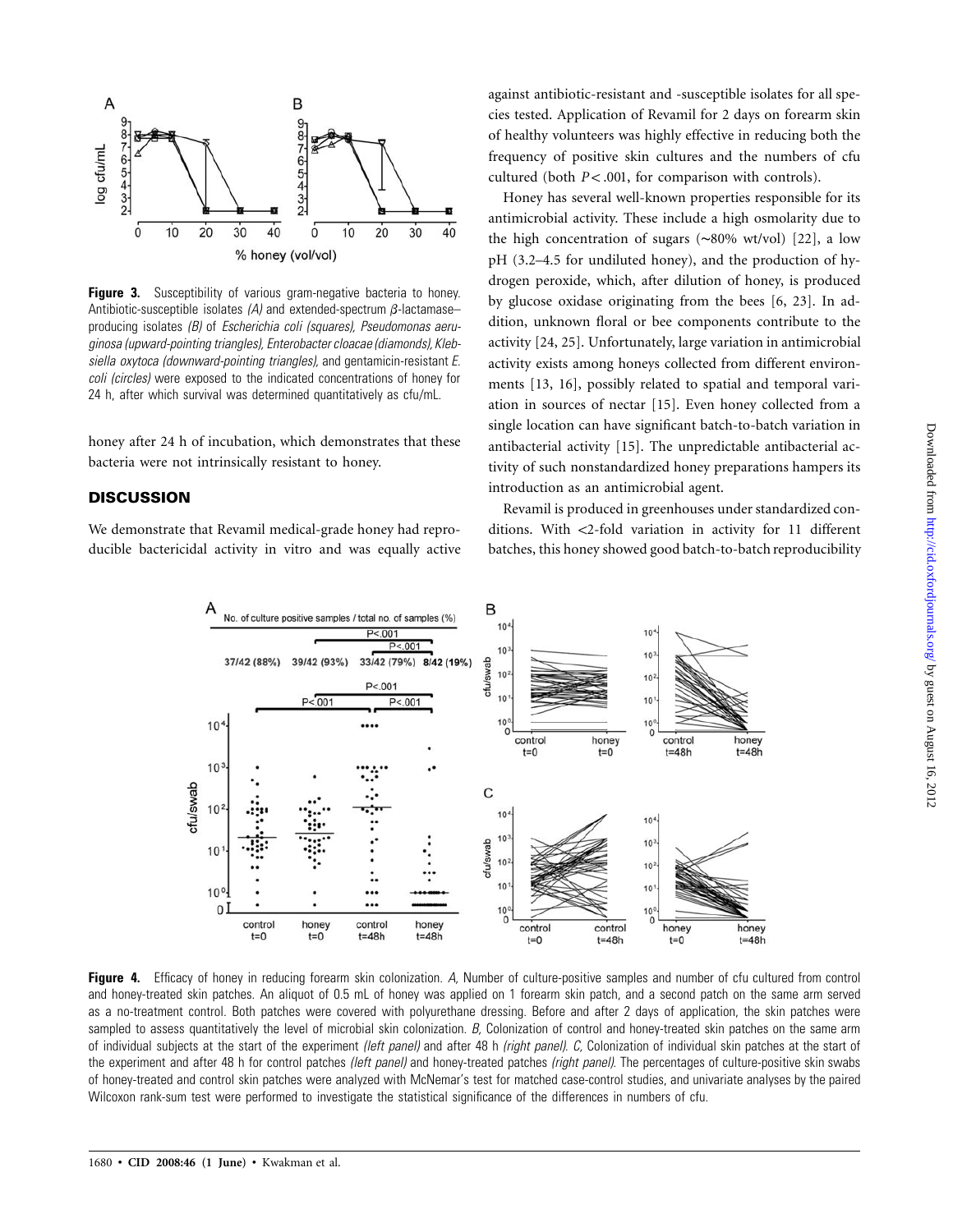of activity, which is an important criterion for clinical application.

As many infections become more and more difficult to treat, because of increased antibiotic resistance among pathogens [26–28], new antimicrobial agents are needed. Revamil had potent in vitro bactericidal activity against antibiotic-resistant gram-positive and gram-negative bacteria. Inocula of all *S. epidermidis* strains tested were completely killed after 24 h of incubation in 20% vol/vol honey, and 40% vol/vol honey killed all *S. aureus* and *E. faecium* strains tested. Antibiotic-susceptible and -resistant strains of all gram-negative bacteria tested were killed by 20%–30% vol/vol honey. Therefore, medical-grade honey has the potential to be a topical antibacterial prophylaxis or to be a treatment for topical infections caused by antibioticresistant bacteria.

To the best of our knowledge, our study is the first to assess quantitatively the efficacy of honey to reduce microbial skin colonization in a controlled trial. Unfortunately, it is very difficult to evaluate honey in a blind trial, because no suitable control substance resembling honey exists. Therefore, we performed an open-label, within-subject trial to assess the efficacy of honey to reduce skin colonization, compared with no-treatment controls. The mean numbers of cfu cultured from skin were reduced 100-fold after application of honey for 2 days, and 81% of the honey-treated skin patches yielded negative culture results, compared with 21% for control patches. In 3 subjects, honey was not effective, but we showed that the bacteria isolated from these subjects were susceptible to honey in vitro. Possibly, the isolated bacteria had emerged from deeper sites within the skin during the sampling, and had not been reached by the honey applied on the skin surface.

Two major indications for application of honey could be treatment of wound infections and topical prophylaxis at sites where microorganisms may give rise to infection, such as catheter-insertion sites [29]. Small, randomized, controlled trials reported the efficacy of honey to reduce the time needed for healing and to reduce the time to negative culture results for burn wounds [30–34] and postoperative wound infections [35]. Another relatively small study showed that there was a comparably bacteremia-free period in the use of tunneled, cuffed hemodialysis catheters after application of honey, compared with after mupirocin treatment [36]. This indicates that honey could be a valuable alternative to mupirocin, but larger, randomized trials using well-defined honey are required to assess the efficacy of honey as an antimicrobial agent.

In summary, we showed that Revamil medical-grade honey has batch-to-batch reproducible and broad-spectrum bactericidal activity and is a good disinfectant for human skin. Thus, this honey has excellent potential as an anti-infective agent for topical prophylaxis or for topical treatment of skin infections caused by antibiotic-susceptible or -resistant bacteria.

#### **Acknowledgments**

*Financial support.* P.H.S.K. was supported by a SENTER grant (TSGE2055) from the Dutch Ministry of Economic Affairs, which was awarded to Bfactory, the manufacturer of Revamil.

*Potential conflicts of interest.* All authors: no conflicts.

#### **References**

- 1. Levy SB. The antibiotic paradox: how misuse of antibiotics destroys their curative powers. Cambridge: Perseus Publishing, **2002**.
- 2. Levy SB, Marshall B. Antibacterial resistance worldwide: causes, challenges and responses. Nat Med **2004**; 10:S122–9.
- 3. Projan SJ. Why is big Pharma getting out of antibacterial drug discovery? Curr Opin Microbiol **2003**; 6:427–30.
- 4. Bodeker GC, Ryan TJ, Ong CK. Traditional approaches to wound healing. Clin Dermatol **1999**; 17:93–8.
- 5. Efem SEE. Clinical observations on the wound-healing properties of honey. Br J Surg **1988**; 75:679–81.
- 6. Molan PC. The antibacterial activity of honey. 1. The nature of the antibacterial activity. Bee World **1992**; 73:5–28.
- 7. Cooper RA, Wigley P, Burton NF. Susceptibility of multiresistant strains of *Burkholderia cepacia* to honey. Lett Appl Microbiol **2000**; 31:20–4.
- 8. Cooper RA, Halas E, Molan PC. The efficacy of honey in inhibiting strains of *Pseudomonas aeruginosa* from infected burns. J Burn Care Rehabil **2002**; 23:366–70.
- 9. Cooper RA, Molan PC, Harding KG. The sensitivity to honey of grampositive cocci of clinical significance isolated from wounds. J Appl Microbiol **2002**; 93:857–63.
- 10. Bonn D. Sweet solution to superbug infections? Lancet Infect Dis **2003**; 3:608.
- 11. Dixon B. Bacteria can't resist honey. Lancet Infect Dis **2003**; 3:116.
- 12. Lusby PE, Coombes A, Wilkinson JM. Honey: a potent agent for wound healing? J Wound Ostomy Continence Nurs **2002**; 29:295–300.
- 13. Molan PC, Betts JA. Clinical usage of honey as a wound dressing: an update. J Wound Care **2004**; 13:353–6.
- 14. Moore OA, Smith LA, Campbell F, Seers K, McQuay HJ, Moore RA. Systematic review of the use of honey as a wound dressing. BMC Complement Altern Med **2001**; 1:2.
- 15. Molan PC. The antibacterial activity of honey. 2. Variation in the potency of the antibacterial activity. Bee World **1992**; 73:59–76.
- 16. Allen KL, Molan PC, Reid GM. A survey of the antibacterial activity of some New Zealand honeys. J Pharm Pharmacol **1991**; 43:817–22.
- 17. Lehrer RI, Barton A, Daher KA, Harwig SS, Ganz T, Selsted ME. Interaction of human defensins with *Escherichia coli:* mechanism of bactericidal activity. J Clin Invest **1989**; 84:553–61.
- 18. Naiemi NA, Duim B, Savelkoul PH, et al. Widespread transfer of resistance genes between bacterial species in an intensive care unit: implications for hospital epidemiology. J Clin Microbiol **2005**; 43: 4862–4.
- 19. Relman DA, Schmidt TM, MacDermott RP, Falkow S. Identification of the uncultured bacillus of Whipple's disease. N Engl J Med **1992**; 327:293–301.
- 20. Ribosomal database project II: classifier—start. Available at: http:// rdp.cme.msu.edu/classifier/classifier.jsp. Accessed 15 April 2008.
- 21. GraphPad Software. QuickCalcs: online calculators for scientists. Available at: http://www.graphpad.com/quickcalcs. Accessed 15 April 2008.
- 22. Chirife J, Scarmato G, Herszage L. Scientific basis for use of granulated sugar in treatment of infected wounds. Lancet **1982**; 1:560–1.
- 23. White JW Jr, Subers MH. Studies on honey inhibine. 2. A chemical assay. J Apic Res **1963**; 2:93–100.